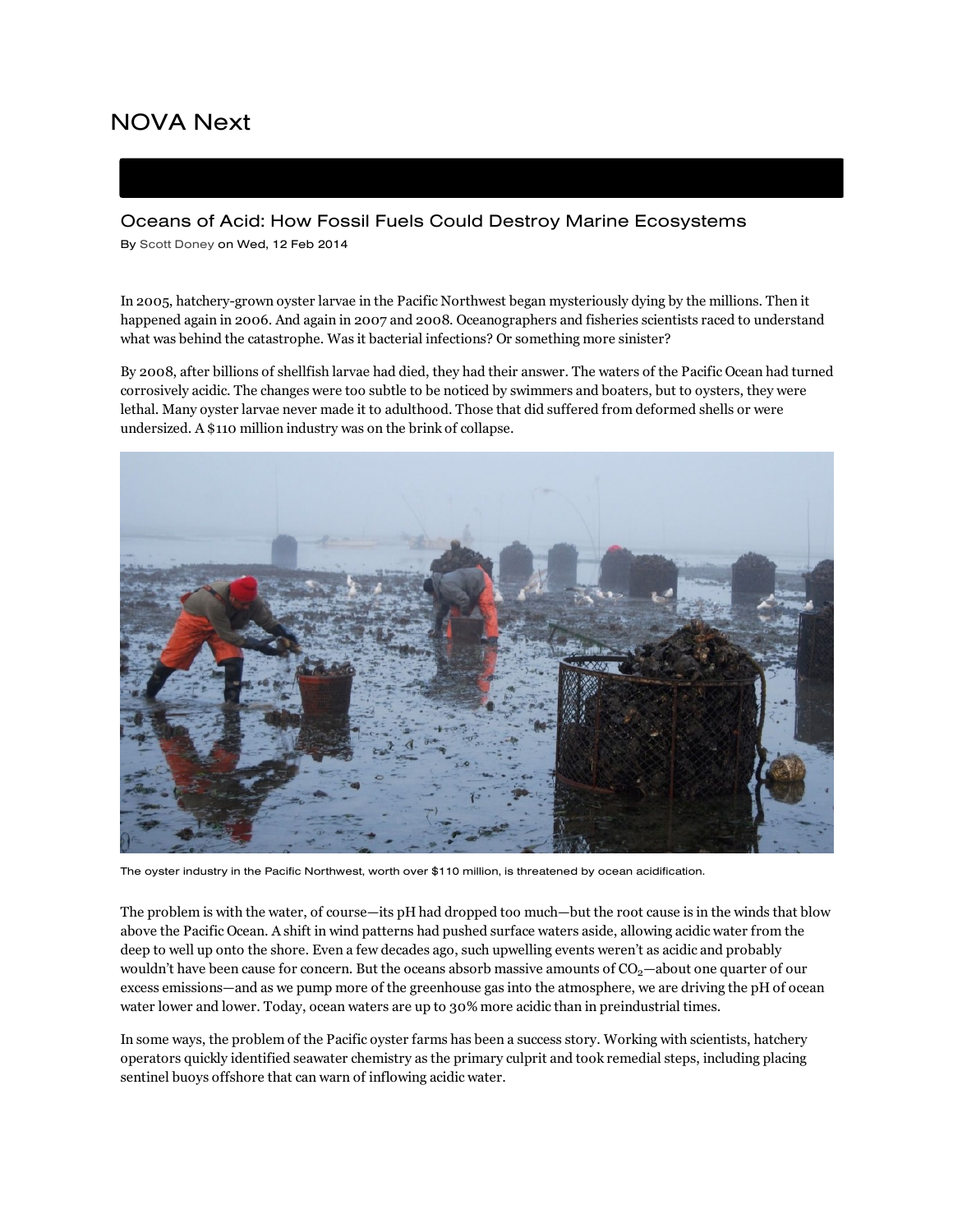Still, the fishery isn't the same. One hatchery even decided to relocate to Hawaii where ocean chemistry remains more conducive to oyster larval growth. They ship the shellfish back to Washington State when they're hardy enough to survive the acidic waters. But not everyone expects that arrangement to last forever. Larger drops in ocean pH are projected in coming decades as fossil fuel use expands, particularly in rapidly developing countries like China and India.

Many people are familiar with the link between using fossil fuels as an energy source and climate change. Less appreciated is how burning fossil fuels changes ocean chemistry. Marine plants, animals, and microbes are bathed in seawater, and somewhat surprisingly, even relatively small alterations in seawater chemistry can have big effects. Oysters are the canary in the coal mine.

### A Watery Laboratory

The basic principles of seawater carbon dioxide chemistry were well understood even as far back as the late 1950s when David Keeling started his now famous time-series of atmospheric carbon dioxide measurements [\(http://www.esrl.noaa.gov/gmd/ccgg/trends/\)](http://www.esrl.noaa.gov/gmd/ccgg/trends/) in Hawaii. Then, levels were at 315 parts per million. Now, a little more than a half-century later, carbon dioxide levels are approaching 400 ppm and continuing to rise as we burn more fossil fuels.

The potential for serious biological ramifications, however, only began to come to light in the late 1990s and early 2000s. Like other gases, carbon dioxide dissolves in water; but in contrast to other major atmospheric constituents  $-\alpha$ xygen, nitrogen, argon—carbon dioxide (CO<sub>2</sub>) reacts with the water (H<sub>2</sub>O) to form bicarbonate (HCO<sub>3</sub><sup>-</sup>) and hydrogen  $(H^+)$  ions. The process is often called ocean acidification to reflect the increase in acidity—more  $H^+$  ions and thus lower pH. The other part of the story has to do with the composition of salty seawater. Over geological time scales, weathering of rocks on land adds dissolved ions, or salts, to the ocean, including calcium  $(Ca<sup>+</sup>)$  and carbonate  $(CO_3^2)$  from limestone. Seawater is on the basic end of pH—which greatly increases the amount of carbon dioxide that can dissolve in seawater.



Oyster larvae are particularly susceptible to the effects of ocean acidification.

Oysters are just one of many organisms that are dependent on ocean water plentiful with carbonate ions, a building block that many marine plants and animals use to build hard calcium carbonate (CaCO<sub>3</sub>) shells. These include corals, shellfish, and some important types of plankton, the small floating organisms that form the base of the marine food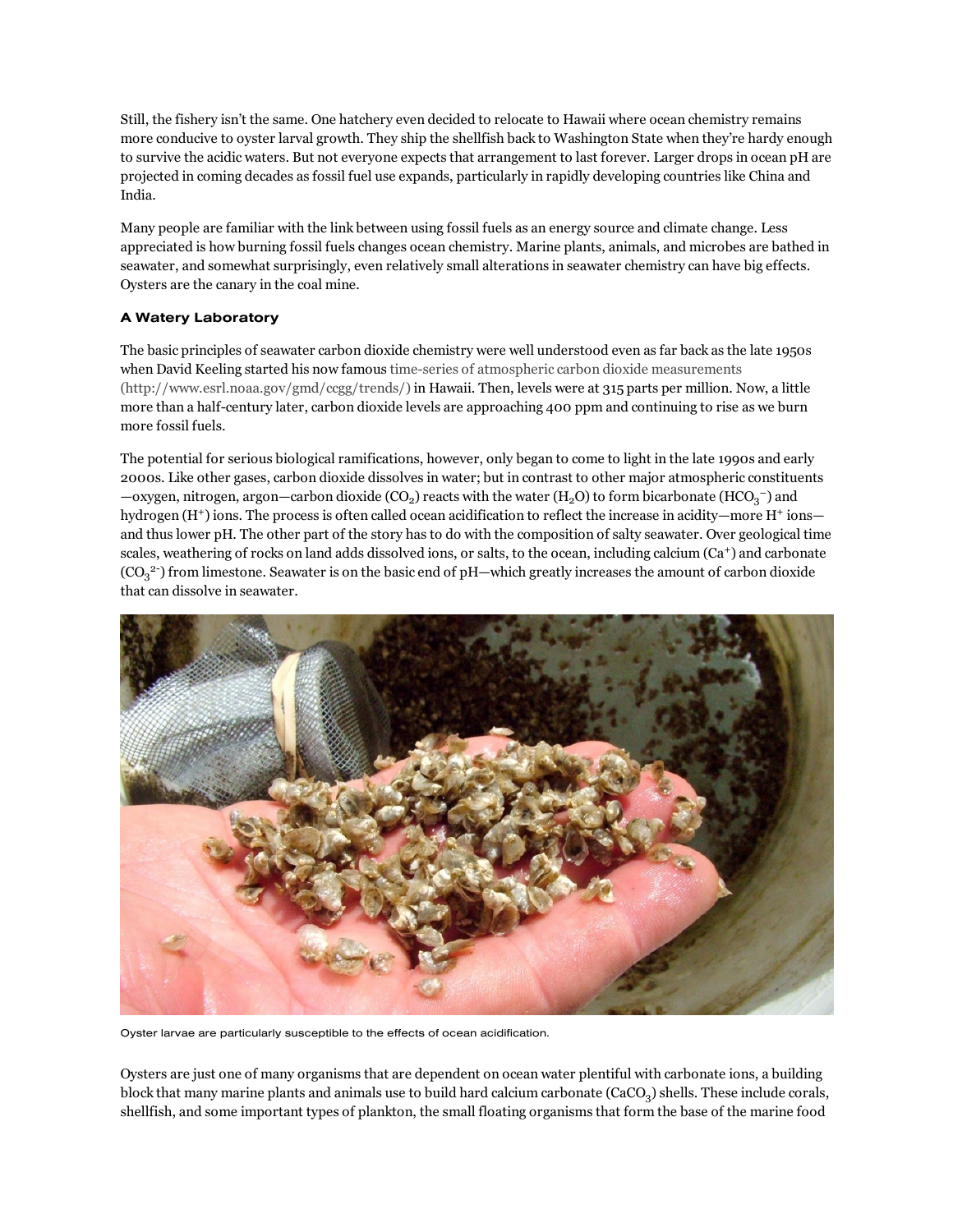#### web.

Today, there are major research programs around the world that are tracking changes in seawater chemistry and testing how those shifts affect marine organisms and ecosystems. Early experiments involved growing these organisms in the laboratory where seawater chemistry can be easily manipulated. Many of the species tested under acidified conditions had a more difficult time building shell or skeleton material, sometimes even producing malformed shells. Together these factors could slow growth and lower survival of these species in the wild.

The laboratory isn't perfect, though. Unlike most lab settings, in the real ocean, organisms live in a community with many different species and a complex web of interactions. Some species are competitors for space and food; others are potential prey, predators, or even parasites.

#### Acid Future

We can get a glimpse of what a future acid ocean might look like by traveling to volcanic vents on the ocean floor, where carbon dioxide bubbles into shallow waters. These sites are ready-made laboratories for studying acidification effects on entire biological communities. And surveys of these regions largely validate the results from laboratory experiments. In the highly acidified water, corals, mollusks, and many crustacean species are absent, replaced with thick mats of photosynthetic algae.

Scientists are also moving forward with the engineering equivalent of volcanic vents: deployable systems that can be used to deliberately acidify a small patch of coral reef or volume of the upper ocean. These purposeful manipulation experiments are important tools for moving research out of artificial lab conditions into the ocean.



Volcanic vents in the ocean floor, like this white smoker, provide scientists with ready-made natural laboratories to study acidic waters.

Preliminary results from ocean acidification experiments seemed rather dire. Some predicted that coral reefs would disappear and shellfish supplies would be decimated. But as with many new findings in science, reality may turn out to be more complex, more nuanced, and more interesting. For example, the sensitivity of shell and skeleton formation to carbon dioxide appears to vary widely across groups of biological species and even, in some cases, within closely related strains of the same species.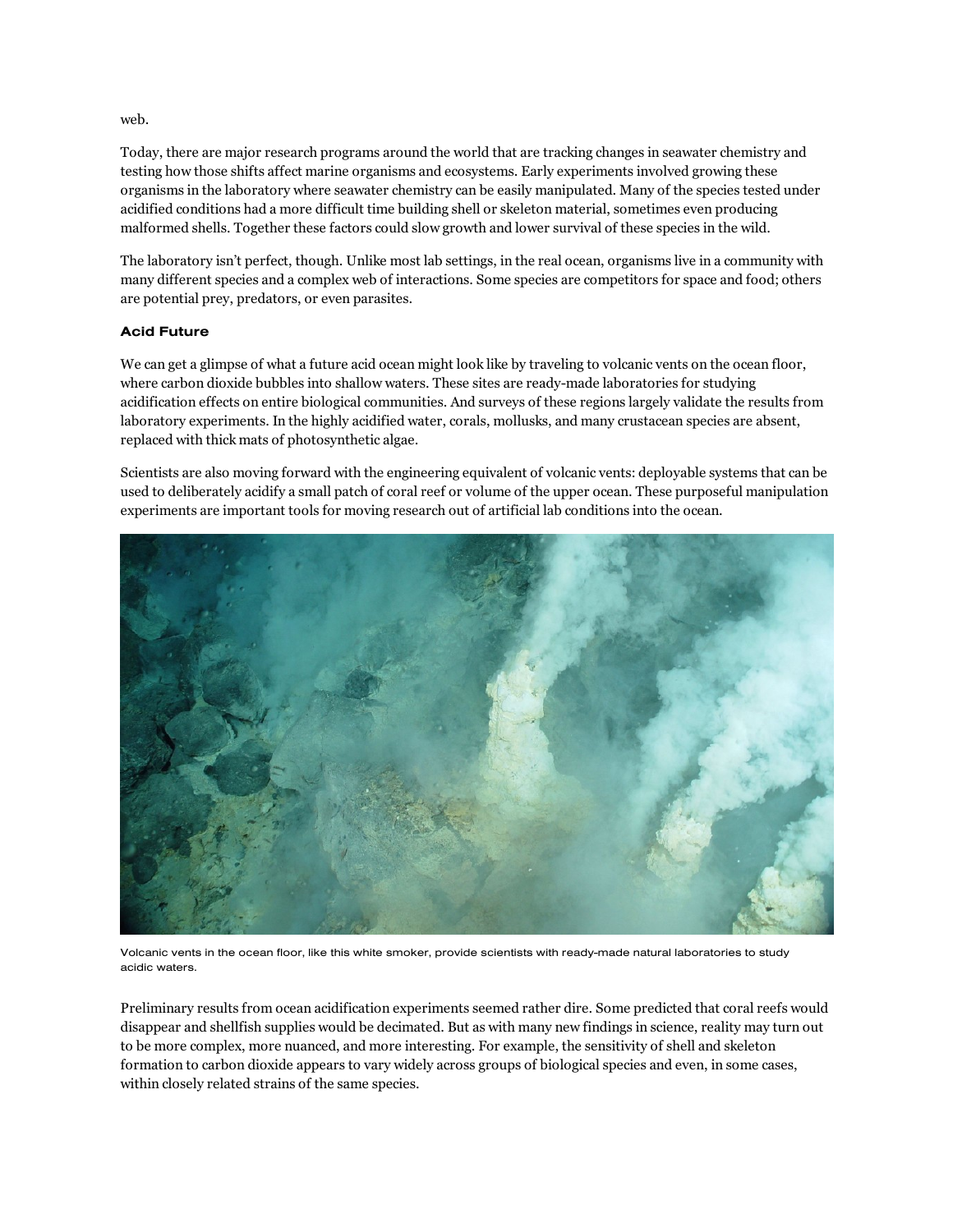#### Volcanic vents give us a glimpse of what a future acid ocean might look like.

Carbon dioxide and pH play a central role in biochemistry and physiology, and further research has shown that acidification may have a much wider range of possible biological impacts beyond simply decreasing shell and skeleton formation. In some plankton and seaweeds, elevated carbon dioxide speeds photosynthesis, the process used to convert carbon dioxide and light energy into organic matter and food.

Acidification also affects the functioning of some small microbes that govern many aspects of ocean and atmosphere chemistry, including the transformation of nitrogen gas into valuable nutrients used by plankton while inhibiting the conversion of other inorganic forms of nitrogen, potentially unbalancing a key ecosystem process. Seawater chemistry of dissolved trace metals could also be upended, for better or worse—some of those metals are essential for life while others are toxic. Still other experiments have even shown changes in fish behavior and their ability to smell approaching predators. Their olfactory nerve cells are stymied by subtle changes in the acid-base chemistry inside their bodies.

#### Coping with Acidification

So why the range of reactions? One possible explanation is that over evolutionary timescale species have developed different strategies for coping with life in the ocean, for example differing in the way they form calcium carbonate minerals. In many organisms, biomineralization occurs inside special internal pockets that are not directly exposed to the surrounding ambient seawater. Crustaceans such as crabs and lobsters appear better able to control their internal fluid chemistry, and thus may fare better in acid ocean water than mollusks, such as clams and oysters.

Organisms can often compensate to an external stress such as acidification, at least up to a point. But this requires them to expend extra energy and resources. As a result, larvae and juveniles are often more vulnerable than adults. That's what happened to oysters in the Pacific Northwest. It's not that their calcium carbonate shells dissolved in the acidic waters, it's that they expended too much energy trying to coax enough carbonate out of the water. Essentially they died of exhaustion.



The Pacific Northwest is among the first regions to experience the effects of ocean acidification, but it likely won't be the last.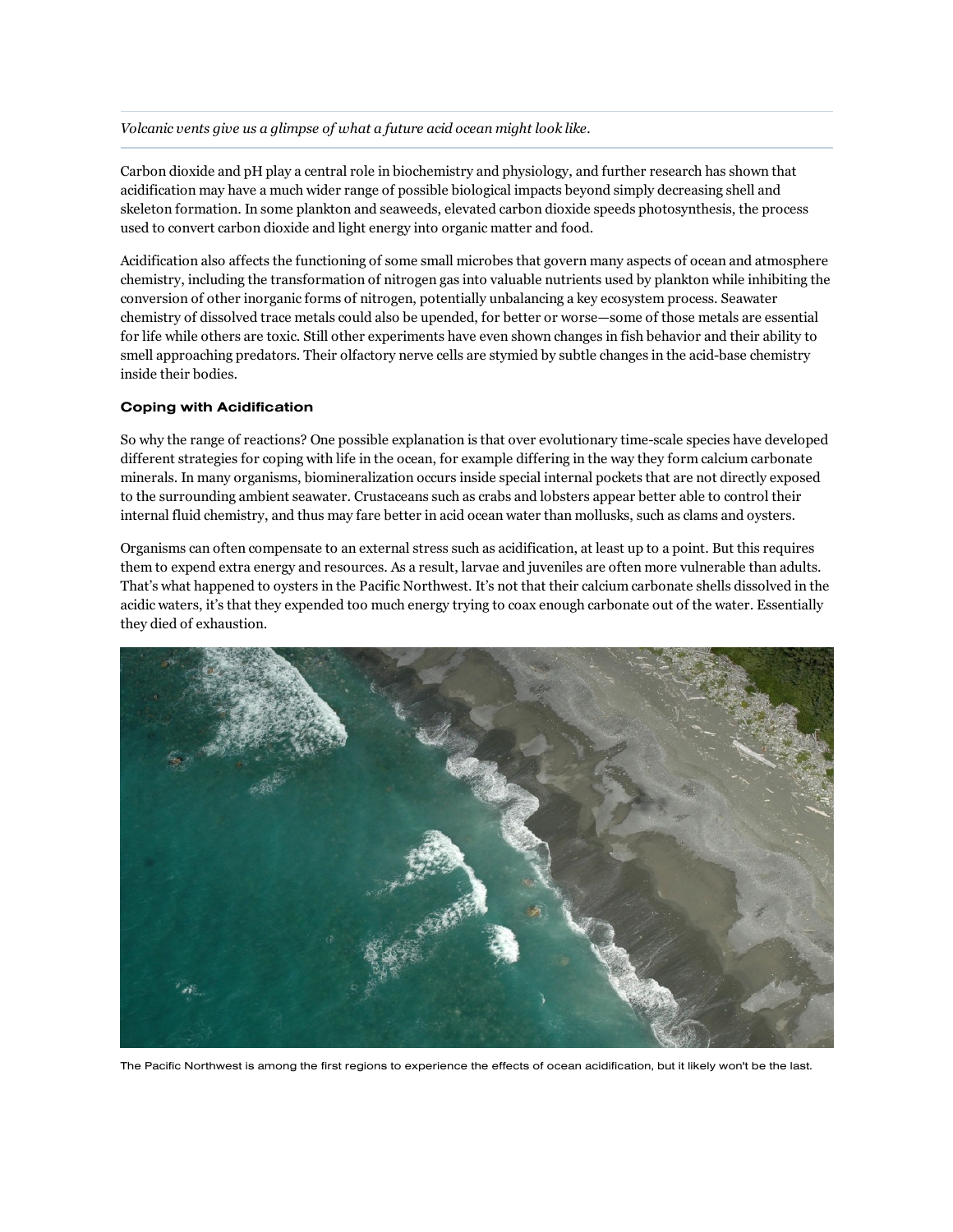Another reason why some organisms have escaped is because seawater pH and carbonate ion concentrations vary geographically and temporally across the surface ocean. Productive coastal waters and estuaries can have both much higher and much lower pH levels than open-ocean waters, and water chemistry at specific coastal location can change rapidly over only a few hours to days. Therefore, some coastal species already may be adapted, through natural selection, to more acidic or more variable seawater conditions.

In contrast, open-ocean species may be more sensitive because they are accustomed to a more stable environment. Small, fast growing species with short generation times may be able to evolve to a changing world. As with many environmental shifts, acidification may threaten some species while being relatively inconsequential or even beneficial to others. If acidification were the only threat to marine life, perhaps I wouldn't be so worried about our oceans. But there are many other environmental stresses that stack on top of it, including climate change, pollution, overfishing, and the destruction of valuable coastal wetlands.

Coral reefs are at particular risk from rising atmospheric carbon dioxide's two faces—acidification and global warming. Tropical corals are sensitive to even relatively small increases in summer temperatures. High temperatures can cause coral bleaching, when the coral animals expel the colorful symbiotic algae that usually live inside each coral polyp. Extended heat spells leave the coral vulnerable to disease and, if severe enough, death. Acidification exacerbates coral bleaching. Coral reefs could be greatly diminished once atmospheric carbon dioxide reaches levels expected by the middle of this century, some researchers say.



Acidic waters can cause coral to expel their symbiotic algae, a phenomenon known as bleaching.

Nutrient pollution is another threat. Runoff into coastal waters can be rich in nutrients from fertilizers used in agriculture and landscaping. These excess nutrients cause large plankton blooms that can't sustain themselves. When they eventually collapse, their decaying bodies use up dissolved oxygen and release carbon dioxide into seawater. Low oxygen stresses many marine organisms, and it's made only worse by lower pH. Nutrient pollution causes localized pockets of acidified waters that added to ocean acidification from global fossil fuel emissions of carbon dioxide. Poor water quality and land-based nutrient inputs are contributing to the Pacific Northwest oyster hatchery problem and may currently be the dominant acidification factor in many estuaries and enclosed bays.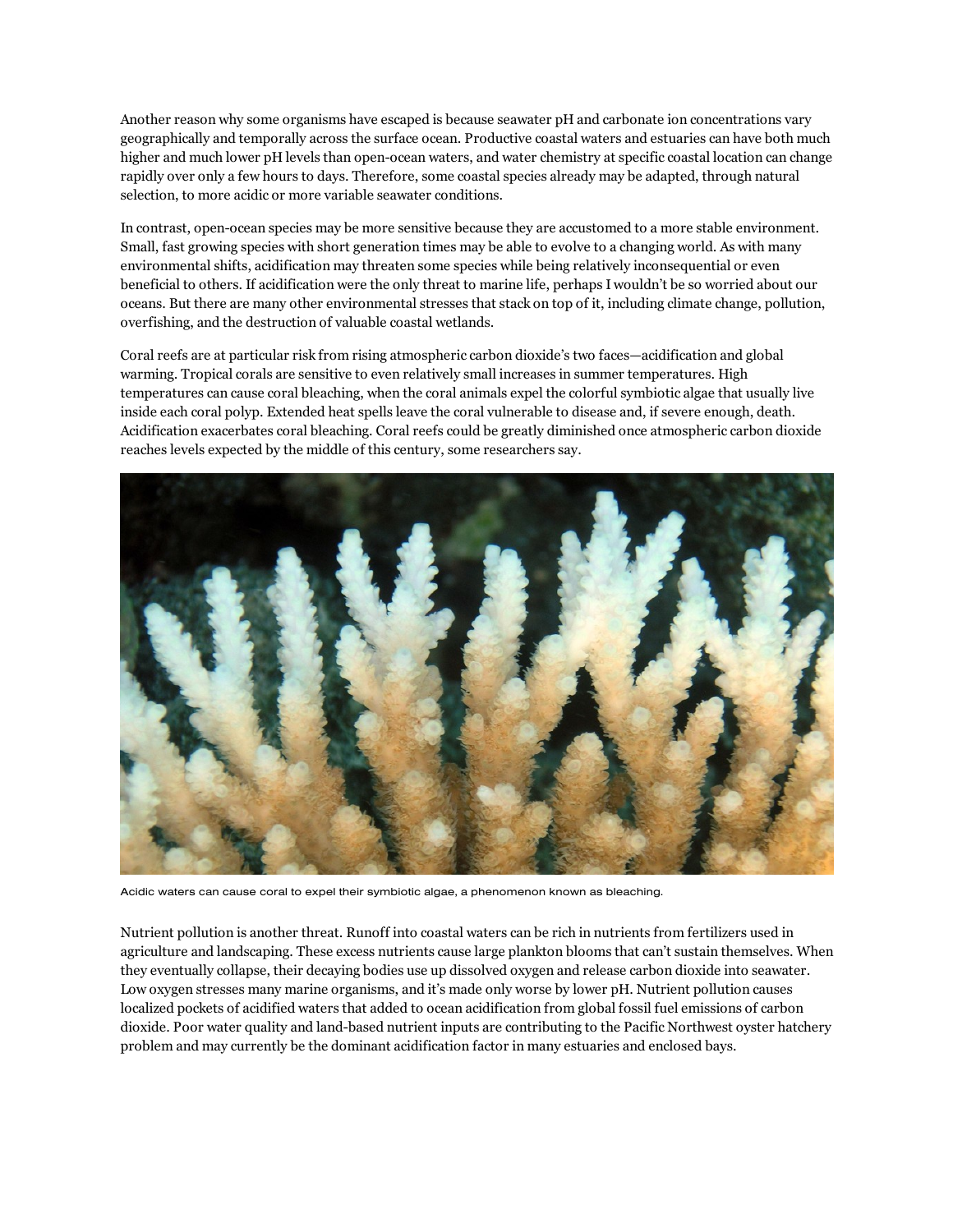Rising atmospheric carbon dioxide is ratcheting up its pressure on marine life. From ice cores, we know that the present-day rate of atmospheric carbon dioxide rise is unprecedented over at least the past 800,000 years. One needs to look back tens of millions of years or more in the geological record for a few time periods with possibly comparable rapid acidification.

While imperfect analogues of today, those geological events were often marked by large-scale extinction of marine species. Combined with what we're seeing in the laboratory and at natural volcanic vents, there is good reason to be concerned that ocean acidification will affect marine life in the decades to come. We still aren't sure exactly how, when, or where. But we can bet it will happen.